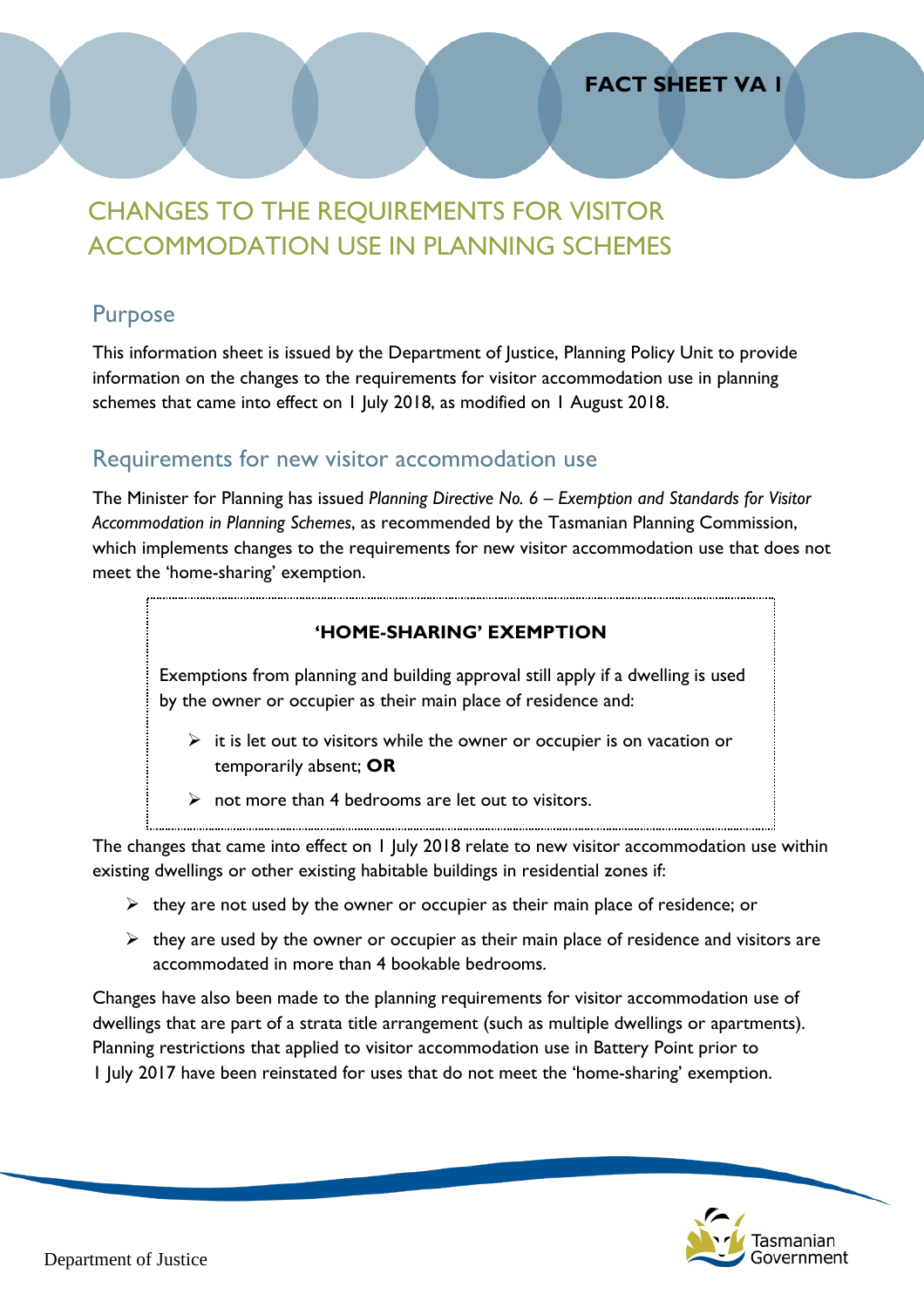A summary of the new requirements is provided in Appendix 1 to this information sheet. Frequently asked questions and answers are also provided in this information sheet to assist with understanding the new requirements.

# FREQUENTLY ASKED QUESTIONS

# What changes have been made to the requirements for visitor accommodation use?

The new requirements change the circumstances for when visitor accommodation within residential zones is a 'Permitted' use under the planning scheme. No changes have been made to the 'home-sharing' exemption that came into effect on 1 July 2017.

For visitor accommodation use that does not meet the 'home-sharing' exemption, it must meet the following requirements to be a 'Permitted' use:

- 1. be located within a residential zone under an interim planning scheme (excluding the Battery Point Heritage Precinct (BP1)) and:
	- a) guests are accommodated within existing habitable buildings;
	- b) the use occupies not more than  $200m^2$  gross floor area per lot;
	- c) it is not part of a strata title arrangement that includes another dwelling;

#### **OR**

- 2. be located within Activity Area 1.0 Inner City Residential (Wapping) under the Sullivans Cove Planning Scheme 1997 and:
	- a) guests are accommodated within existing habitable buildings; and
	- b) the use occupies not more than  $200m^2$  floor area per lot.

The use must also meet all requirements in the planning scheme that are necessary for a 'Permitted' use.

Applications for visitor accommodation use that meet the 'Permitted' use requirements must complete the Visitor Accommodation Standard Application Package and submit it to their local council for approval. The Visitor Accommodation Standard Application Package includes the planning permit application form and the building self-assessment form and is available on the Department of Justice's [Tasmanian planning reform website.](http://www.planningreform.tas.gov.au/home)

Refer to Appendix 1 for further information on the new requirements.

# What is the Visitor Accommodation Standard Application Package?

The Visitor Accommodation Standard Application Package includes the standard planning permit application form and the building self-assessment form. The Standard Application Package is available on the Department of Justice's [Tasmanian planning reform website.](http://www.planningreform.tas.gov.au/home)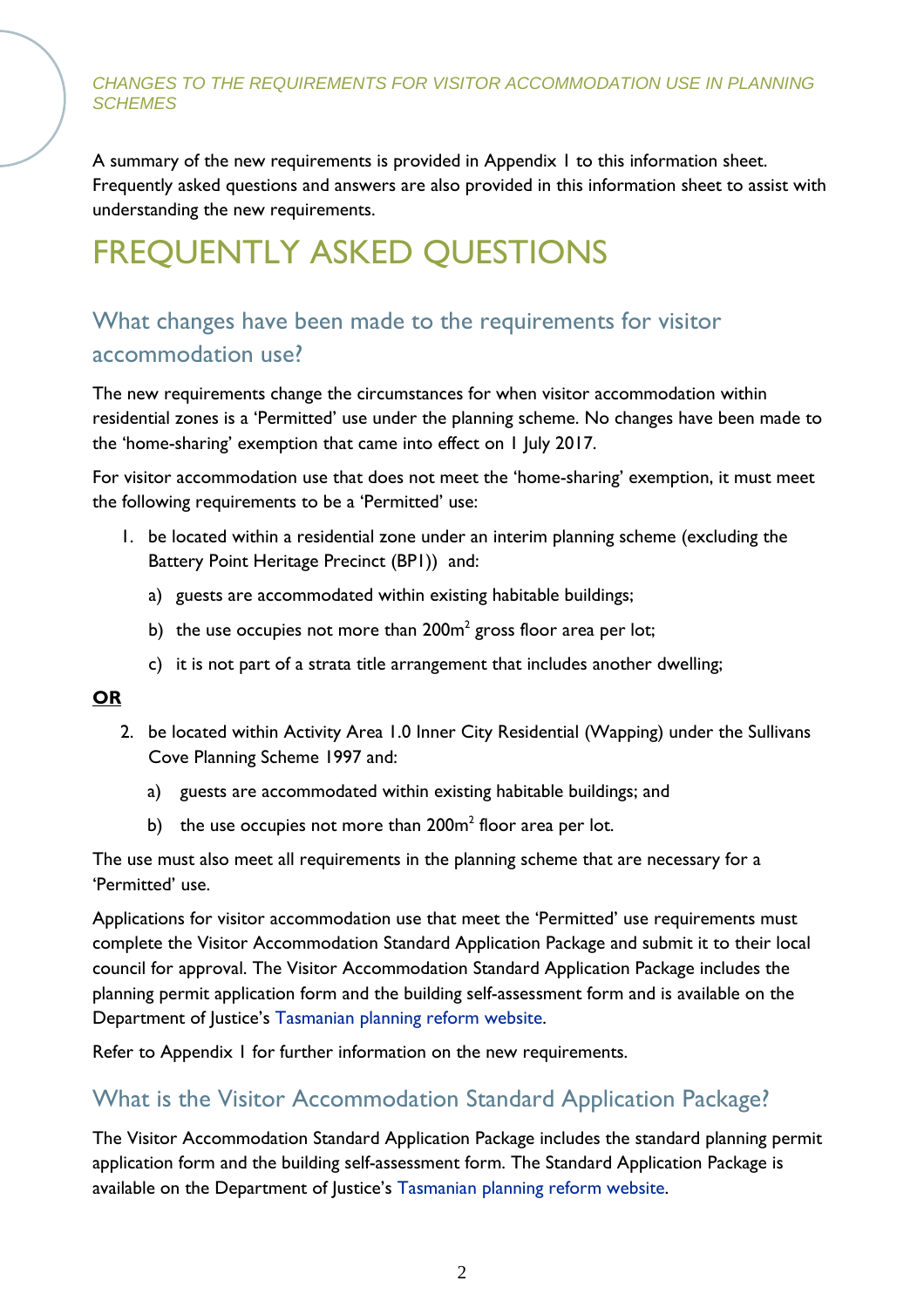The Visitor Accommodation Standard Application Package must be completed for visitor accommodation use that meets the 'Permitted' use requirements within a residential zone under an interim planning scheme (excluding the Battery Point Heritage Precinct (BP1)), or Activity Area 1.0 Inner City Residential (Wapping) under the Sullivans Cove Planning Scheme 1997.

The planning permit application form is a standard form approved by the Tasmanian Planning Commission under section 51(1AA) of the *Land Use Planning and Approvals Act 1993*.

The building self-assessment form is a requirement of the *Director's Determination – Short or Medium Term Visitor Accommodation* issued by the Director of Building Control under the *Building Act 2016*. The building self-assessment form must be completed as part of the Visitor Accommodation Standard Application Package to demonstrate that the minimum building safety standards can be met.

The building self-assessment form sets out the minimum building safety standards with respect to an occupancy permit, plumbing and essential building services. If the minimum building safety requirements can be met, building approval is not required. Otherwise, building approval may be required. Talk to your local council for further information.

# What restrictions apply in Battery Point?

The 'home-sharing' exemption that came into effect on 1 July 2017 still applies in Battery Point.

However, planning restrictions now apply to visitor accommodation use that does not meet the 'home-sharing' exemption within the Battery Point Heritage Precinct (BP1) under the Hobart Interim Planning Scheme 2015.

Visitor accommodation use within the Battery Point Heritage Precinct (BP1), unless for a bed and breakfast establishment, must not displace an existing residential use. Other requirements also apply under the Hobart Interim Planning Scheme. These requirements and restrictions are the same as those that applied prior to 1 July 2017.

Please contact Hobart City Council for further information on the requirements in Battery Point.

## How do these changes affect existing visitor accommodation use?

The new requirements for visitor accommodation use do not affect you if you currently operate a lawful visitor accommodation use. This includes any permits issued after 1 July 2017 under the requirements of *Interim Planning Directive No. 2 – Exemption and Standards for Visitor Accommodation in Planning Schemes*. No further action is necessary.

### Can I renovate or build for visitor accommodation?

Yes, but you must comply with normal planning and building requirements and procedures. Talk to your local council for more information.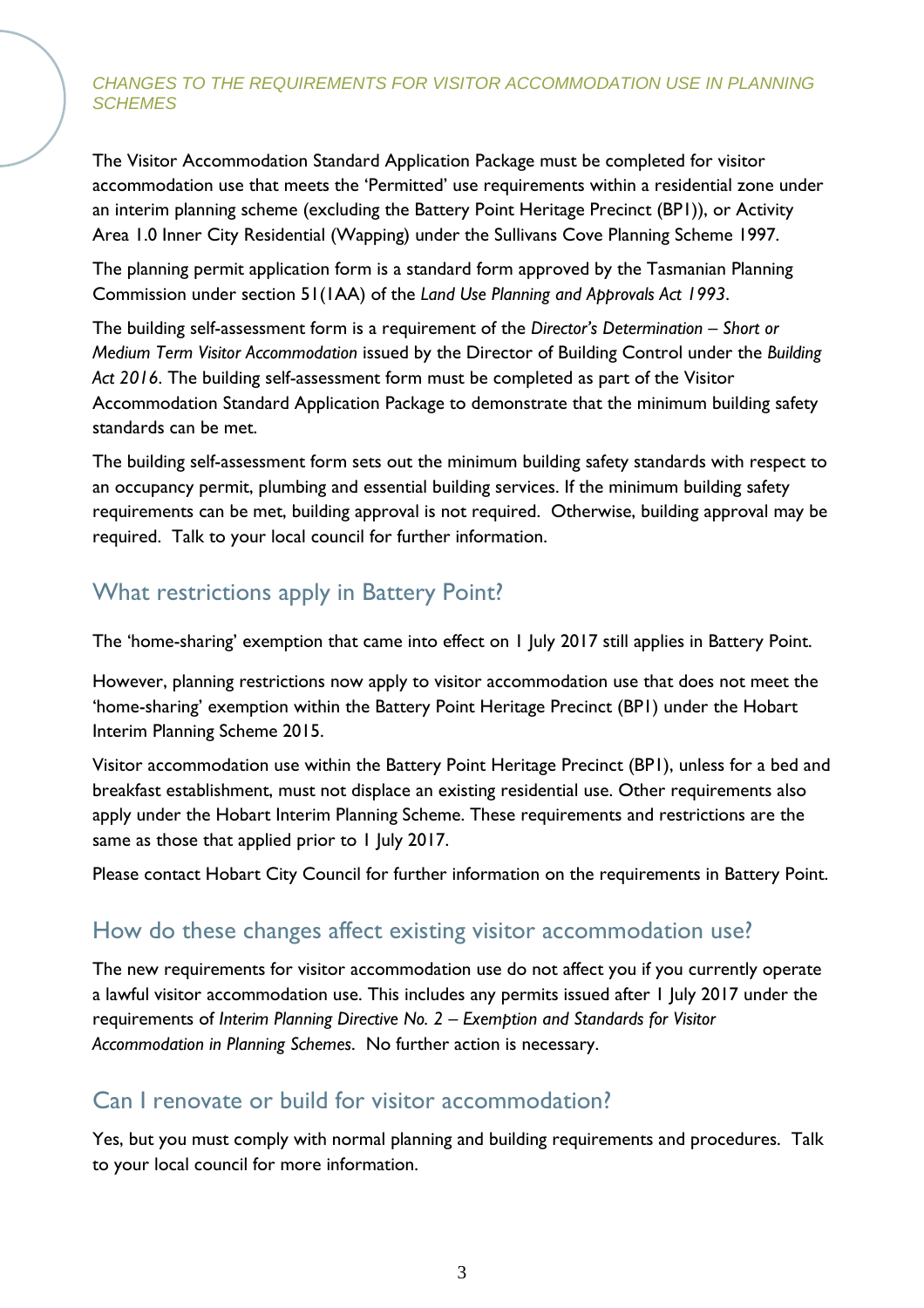The new requirements only apply to visitor accommodation use in a residential zone, not development. Any proposed building or works will require planning and building approval (unless otherwise exempt).

There are no additional requirements under the *Building Act 2016* for owners or occupiers of an existing dwelling or residential premises used or intended to be used for short or medium term visitor accommodation, if the property is their main place of residence and has four or less bookable rooms.

However, if building work is required as part of converting the dwelling or residential premises to visitor accommodation then:

- $\triangleright$  the owner may need to take into account the Access to Premises Standard requirements; and
- $\triangleright$  if the property is in a bushfire prone area there may be a need to create/review the Bushfire Management Hazard Plan for the property.

Owners or occupiers of dwellings or residential premises used or intended to be used for visitor accommodation in a bushfire prone area should ensure they have a current Bushfire Management Hazard Plan and that the plan is reviewed regularly. The evacuation plan should be readily available to persons staying in the property.

# I have an apartment. Can I use it for visitor accommodation? Do I need planning or building approval?

Yes, an apartment may be used for visitor accommodation in accordance with the requirements specified in Appendix 1, provided you comply with any additional requirements from the body corporate.

Planning or building approval is not required if you meet the 'home-sharing' exemption.

Planning approval will be required to use an apartment for visitor accommodation if it is not your main place of residence, or you intend to accommodate visitors within more than four bookable bedrooms. Specific building requirements may also be applicable.

New planning and building requirements apply to apartments if they are part of a strata title arrangement that includes other dwellings. Restrictions also apply to the use of apartments in Battery Point.

Refer to Appendix 1 for further information.

# I have a granny flat. Do I need planning or building approval to use it for visitor accommodation?

Granny flats by definition are associated with, and ancillary to, the main house and generally share the same access, parking and service connections.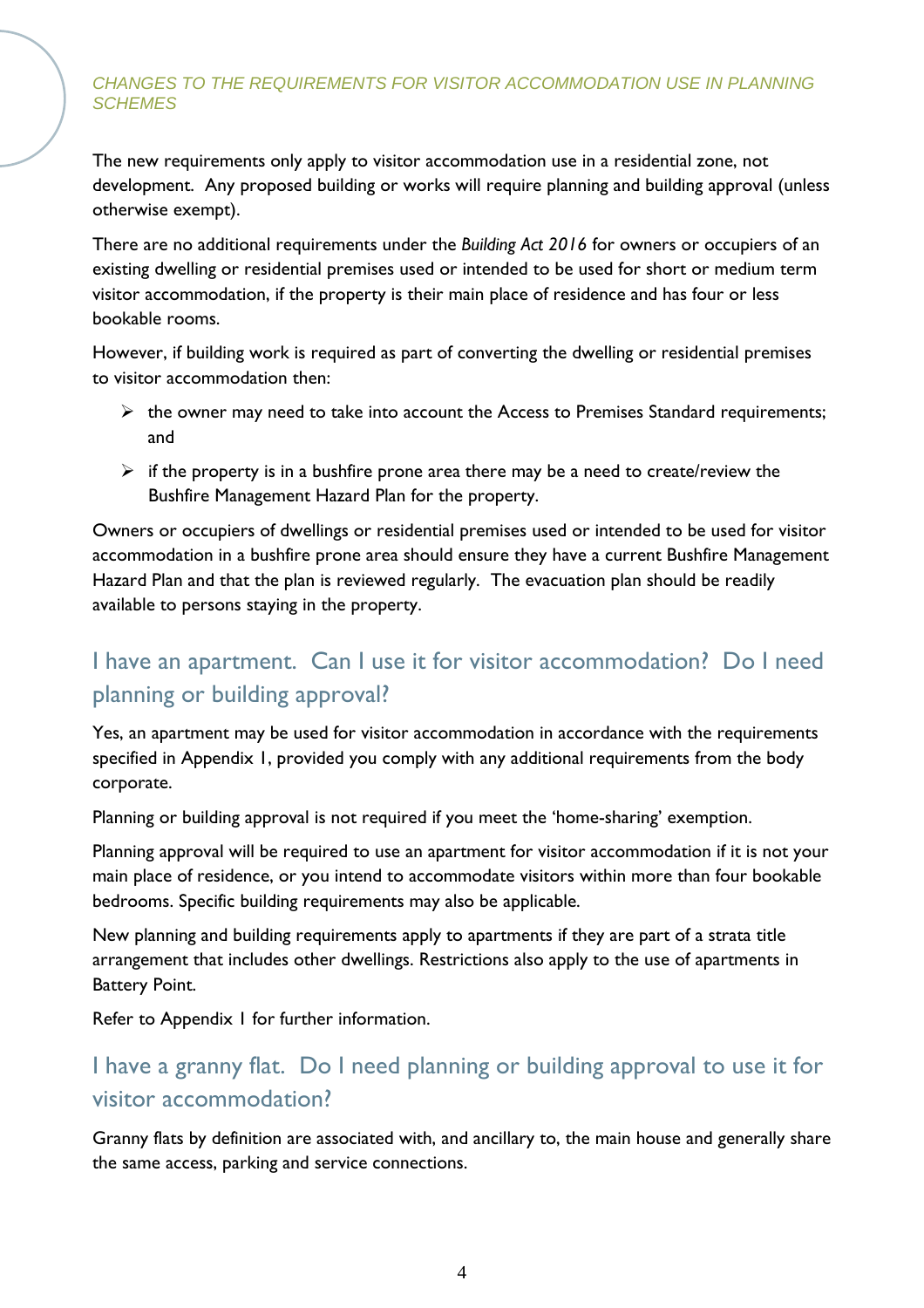Planning or building approval is not required if the granny flat is associated with, and ancillary to, another dwelling that you own or occupy as your main place of residence and you intend to let it out to visitors while you are on vacation or temporarily absent, or if not more than 4 bedrooms are available to visitors.

Planning approval will be required to use a granny flat for visitor accommodation if it is not associated with, and ancillary to, your main place of residence, or you intend to accommodate visitors within more than four bookable bedrooms. Specific building requirements may also be applicable.

Refer to Appendix 1 for further information.

# Do I need insurance?

You should consult with your insurance provider to ensure appropriate coverage.

Owners or occupiers of dwellings or residential premises used or intended to be used for visitor accommodation, may need to review their insurance policies covering personal injury or loss caused to the visitors (commonly known as Public Liability insurance). Owners should seek their own independent advice on this issue as many domestic insurance policies may not cover the use of a building for visitor accommodation.

# Will I have to pay land tax?

Land tax implications are separate from the new arrangements for planning and building requirements.

Properties are only exempt from land tax if they are classified as 'principal residence land' or as 'primary production land'.

Where 'principal residence land' is used for purposes other than as the owner's principal residence, land tax may apply.

For further information about land tax, please refer to the State Revenue Office's website at [http://www.sro.tas.gov.au](http://www.sro.tas.gov.au/).

## Will my council rates increase?

The Office of the Valuer General (OVG) provides a Property Classification Code (PCC) to each property, which is applied having regard to the current usage of the property as at date of inspection. This code is divided further to identify different uses with each area.

Local councils utilise OVG data to assess the rates on individual properties based on their individual rating models and rating resolutions.

When local councils approve a change of use for a property to "Visitor Accommodation", they usually request the OVG to undertake a supplementary valuation to review the values and PCC. In the case of a residential property that was changed to Visitor Accommodation, the OVG would in most cases change the PCC from 'R1 – House' to a commercial classification 'C52 –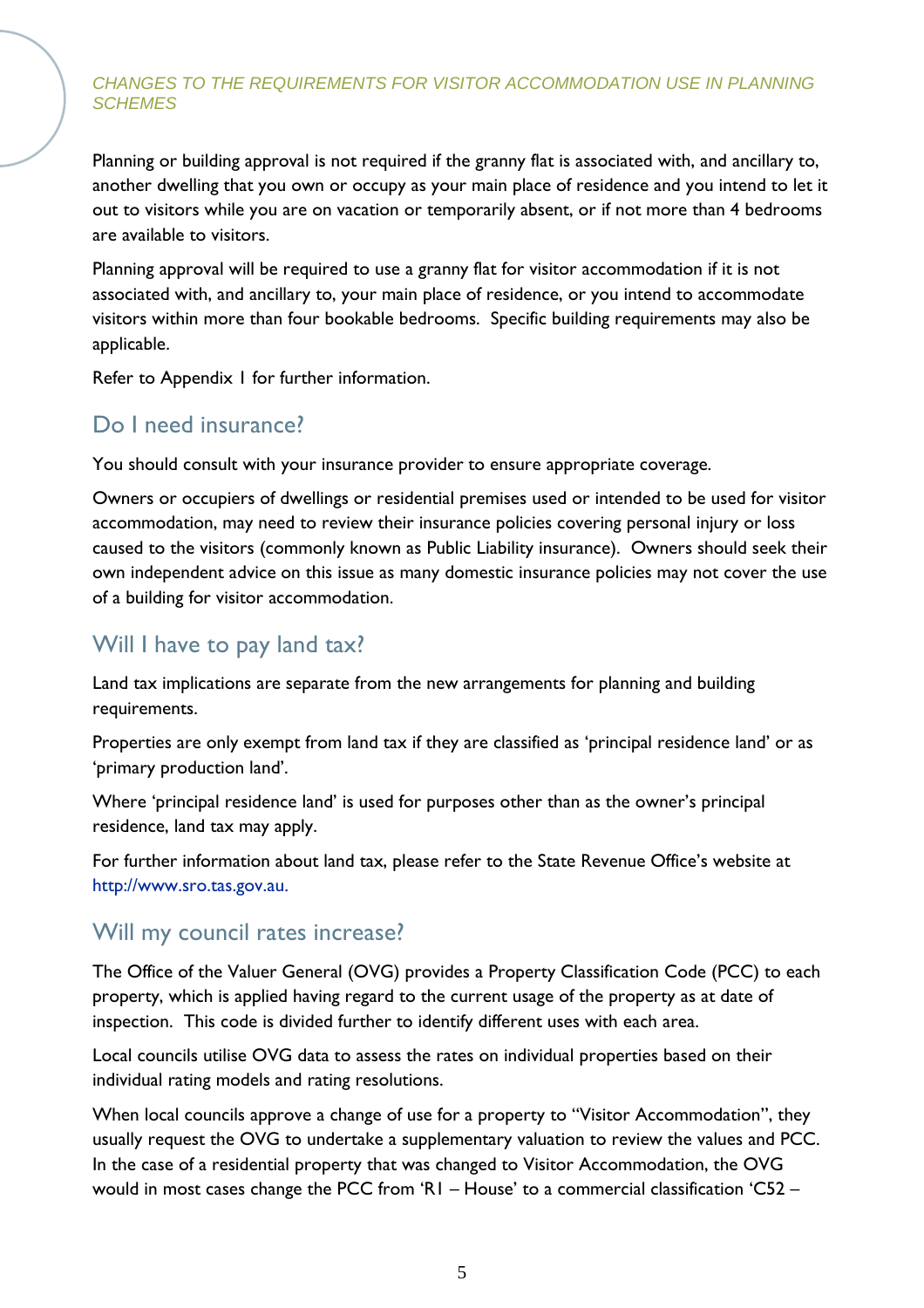Holiday Apartment', if that was the predominant use of the property. The valuation would be reviewed also. These changes are dependent on advice from the local council, when a change of use is approved.

The implication of a change of use from Residential to Visitor Accommodation (entire property, through either the Permitted or Discretionary permit pathway) will trigger reconsideration of the PCC by the OVG. In its determinations, the OVG will reclassify the PCC to the predominant use of the property. A review of the existing value will be undertaken accordingly, which may result in an increase in council rates.

For further information, please contact your local council.

If you believe that your property has been incorrectly valued, please contact the Office of the Valuer General.

# Will I have to pay more or less for electricity?

Under the new arrangements, some existing small-scale visitor accommodation providers may find their 'businesses' fall into the exempt category from a planning/building perspective, where they are currently being charged a commercial rate for their electricity. An example may be a B&B that meets the exemption requirements, where the owner or occupier resides in the dwelling as their main place of residence and visitors are accommodated in not more than 4 bedrooms.

Such premises may request to have their residential tariff reinstated from 1 July 2017, by contacting Aurora Energy directly. However, this will be a decision by Aurora Energy, and their acceptance that the dwelling is principally used as a private dwelling.

Aurora Energy customers are assigned to tariff classes on the basis of their "usage and size" and deemed residential where the premises are "used wholly or principally as private residential dwelling(s)".

Aurora Energy will continue to apply the tariff existing at premises until a change is requested by the customer, or unless Aurora Energy is advised of a change by TasNetworks.

For visitor accommodation use in an existing habitable building and not more than  $200\mathrm{m}^2$ , the electricity tariff will still have a residential tariff apply.

If a change of use is reported to Aurora Energy and the electricity costs remain or are anticipated to be below 150 megawatt hours per year, the tariff will be classed as a small business tariff.

For further information, contact Aurora Energy directly on 1300 13 2007, or visit their website at [www.auroraenergy.com.au.](http://www.auroraenergy.com.au/)

## Where can I get more information?

*Planning Directive No. 6 – Exemption and Standards for Visitor Accommodation in Planning Schemes* and the Visitor Accommodation Standard Application Package are available on the Department of Justice's [Tasmanian planning reform website.](http://www.planningreform.tas.gov.au/home)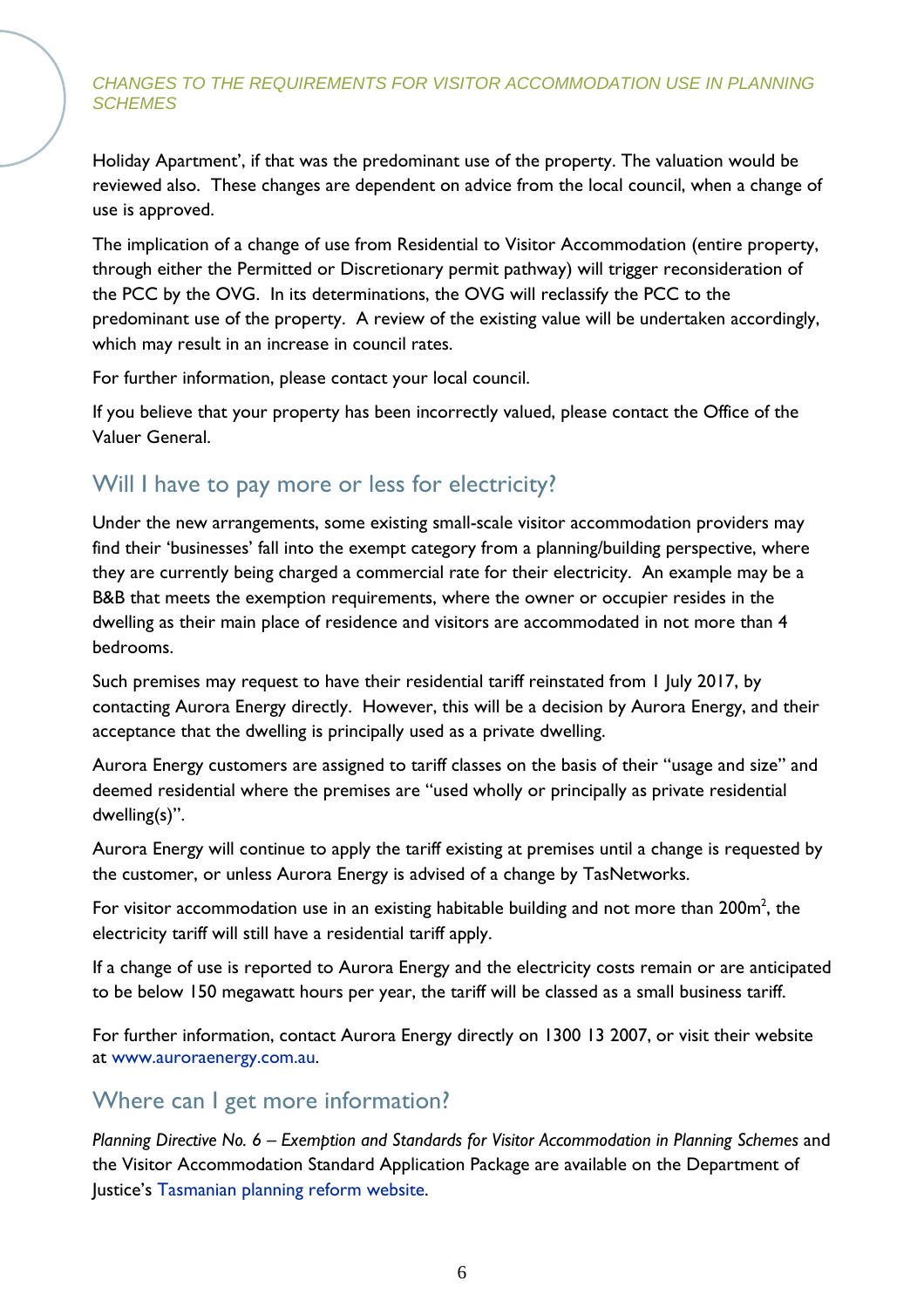General enquiries about the changes to the requirements for visitor accommodation use should be directed to:

Planning Policy Unit, Department of Justice GPO Box 825 HOBART TAS 7001 Ph (03) 6166 1429 email [planning.unit@justice.tas.gov.au](mailto:%20planning.unit@justice.tas.gov.au)

1 August 2018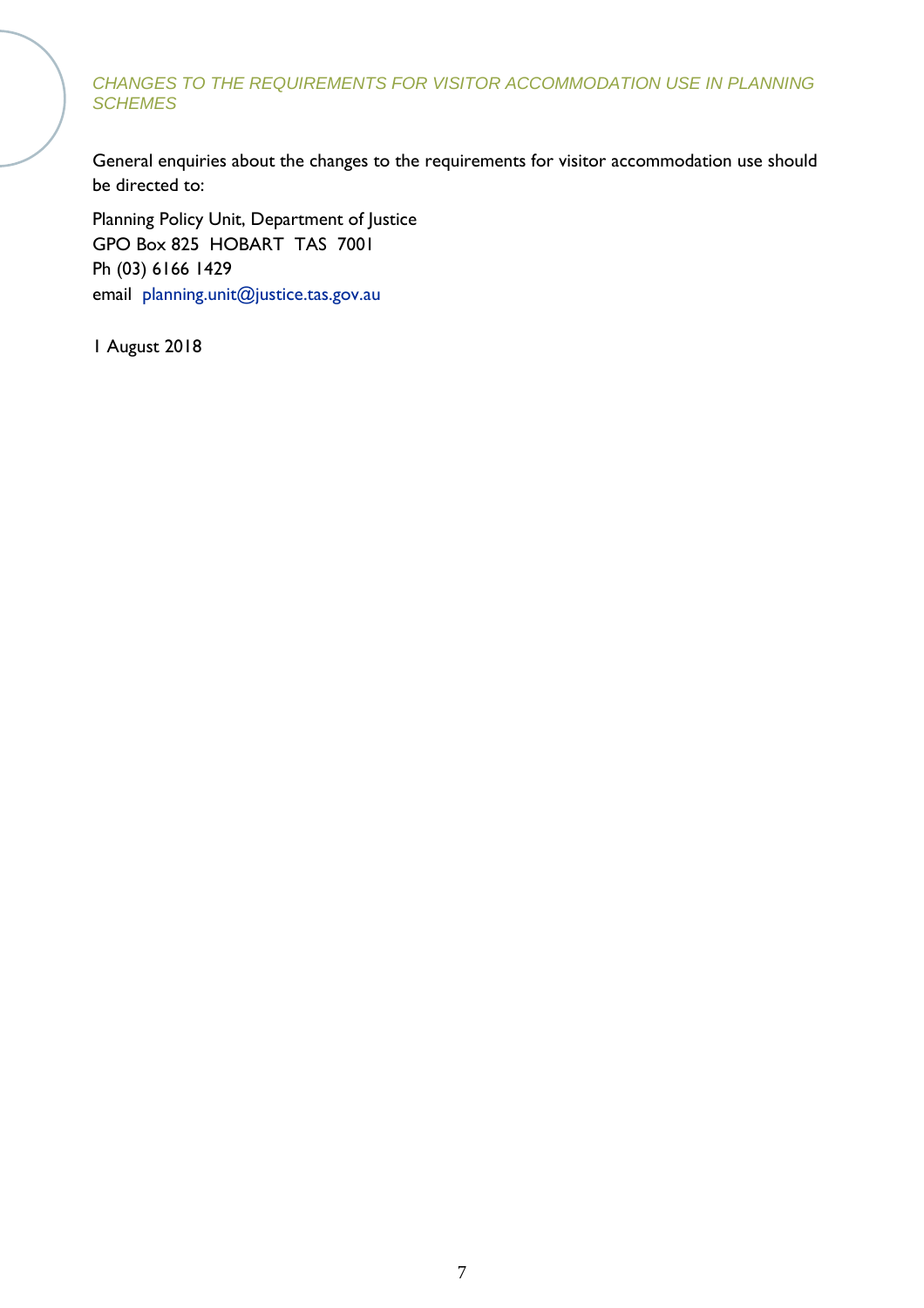#### <span id="page-7-0"></span>*APPENDIX 1 – PLANNING AND BUILDING REQUIREMENTS FOR VISITOR ACCOMMODATION USE*

| Type of property                       | Homes used by their owner or occupier as their main place                                                                                                                                                                                                                                                                                                                                                                                                                                                                                                                                                                                                                                                                                                                                                                                                                                                                                                                                                                                                                                                                                                                                                     | Investment properties, shacks, or other existing habitable                                                                                                                                                                                                                                                                                                                                                                                                                                                                                                                                                                                                                                                                                                                                                                                                                                                                                                       | New buildings, non-habitable buildings or existing habitable                                                                                                                                                                                                                                |
|----------------------------------------|---------------------------------------------------------------------------------------------------------------------------------------------------------------------------------------------------------------------------------------------------------------------------------------------------------------------------------------------------------------------------------------------------------------------------------------------------------------------------------------------------------------------------------------------------------------------------------------------------------------------------------------------------------------------------------------------------------------------------------------------------------------------------------------------------------------------------------------------------------------------------------------------------------------------------------------------------------------------------------------------------------------------------------------------------------------------------------------------------------------------------------------------------------------------------------------------------------------|------------------------------------------------------------------------------------------------------------------------------------------------------------------------------------------------------------------------------------------------------------------------------------------------------------------------------------------------------------------------------------------------------------------------------------------------------------------------------------------------------------------------------------------------------------------------------------------------------------------------------------------------------------------------------------------------------------------------------------------------------------------------------------------------------------------------------------------------------------------------------------------------------------------------------------------------------------------|---------------------------------------------------------------------------------------------------------------------------------------------------------------------------------------------------------------------------------------------------------------------------------------------|
|                                        | of residence                                                                                                                                                                                                                                                                                                                                                                                                                                                                                                                                                                                                                                                                                                                                                                                                                                                                                                                                                                                                                                                                                                                                                                                                  | buildings up to 200m <sup>2</sup>                                                                                                                                                                                                                                                                                                                                                                                                                                                                                                                                                                                                                                                                                                                                                                                                                                                                                                                                | buildings over 200m <sup>2</sup>                                                                                                                                                                                                                                                            |
| <b>Planning</b><br><b>Requirements</b> | Exempt from requiring a planning permit if:<br>the dwelling is only let while the owner or occupier is<br>on vacation or temporarily absent; or<br>visitors are accommodated in not more than 4<br>bedrooms in the dwelling.<br>If it does not meet the exemption, a planning permit is<br>required. The use will be 'Permitted' if:<br>it is located within a residential zone under an interim<br>planning scheme (excluding the Battery Point Heritage<br>Precinct (BPI)) <sup>1</sup> and:<br>guests are accommodated within habitable<br>$\circ$<br>existing buildings;<br>the use occupies not more than 200m <sup>2</sup> gross<br>$\circ$<br>floor area per lot; and<br>it is not part of a strata title arrangement that<br>$\circ$<br>includes another dwelling;<br>OR<br>it is located within Activity Area 1.0 Inner City<br>Residential (Wapping) under the Sullivans Cove<br>Planning Scheme 1997 and:<br>guests are accommodated within an existing<br>$\circ$<br>habitable building; and<br>it occupies not more than 200m <sup>2</sup> floor area per<br>$\circ$<br>lot:<br><u>AND</u><br>all other requirements in the planning scheme are met<br>that are necessary for a 'Permitted' use. | Planning approval is required. Apply to your local council.<br>Visitor accommodation use is 'Permitted' if:<br>located within a residential zone under an interim<br>planning scheme (excluding the Battery Point Heritage<br>Precinct (BPI)) <sup>1</sup> and:<br>guests are accommodated within existing habitable<br>buildings; and<br>the use occupies not more than 200m <sup>2</sup> gross floor<br>area per lot; and<br>it is not part of a strata title arrangement that includes<br>another dwelling;<br>OR<br>it is located within Activity Area 1.0 Inner City<br>Residential (Wapping) under the Sullivans Cove<br>Planning Scheme 1997 and:<br>guests are accommodated within existing<br>$\circ$<br>habitable buildings; and<br>the use occupies not more than 200m <sup>2</sup> floor area<br>$\circ$<br>per lot;<br><b>AND</b><br>all other requirements in the planning scheme are met<br>$\bullet$<br>that are necessary for a 'Permitted use. | Planning approval is required if visitor accommodation use:<br>is intended for a new building or an existing non-<br>habitable building; or<br>occupies more than 200m <sup>2</sup> gross floor area within an<br>existing building.<br>Contact your local council for further information. |

 $\overline{a}$ <sup>1</sup> Restrictions apply to visitor accommodation use within the Battery Point Heritage Precinct (BP1) for use that is not exempt from requiring a planning permit. Please contact Hobart City Council for further information.